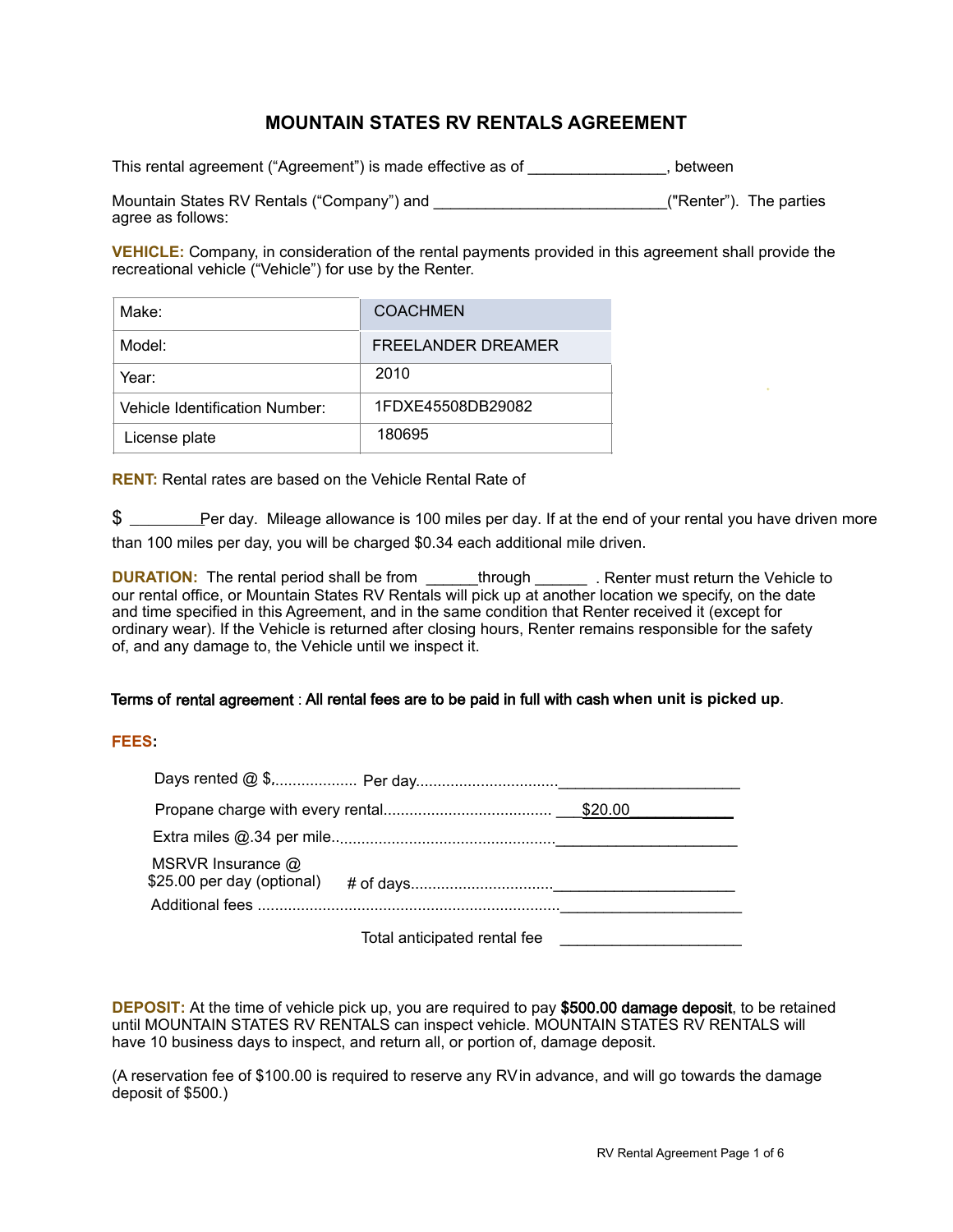• Any cancellation must be done so in writing 30 days prior to departure date. You will be granted a full refund if cancellation is done within that time frame. If cancellation is given *later than that*, your reservation fee of \$100.00 will *not be refunded*.

**CHARGES:** Renter agrees to pay Mountain States RV Rentals based on the rental rate for all charges due Company under this Agreement, including but not limited to:

- a) Time and mileage for the period during which Renter keeps the Vehicle, or a mileage charge based on our experience if the odometer or its seal is damaged, tampered with or disconnected.
- b) Charges for optional products or services Renter elects to purchase or rent.
- c) Fuel, if Renter returns the Vehicle with less fuel than when rented.
- d) Loss of, or damage to, the Vehicle, and its included contents: which includes the cost of repair, or the actual cash value of the Vehicle based on valuation methods accepted by the auto insurance industry on the date of the loss if the Vehicle is not repairable, or if we elect not to repair the Vehicle, plus an administrative expense incurred in processing the claim, all in accordance with Wyoming Civil Code §1936.
- e) Cleaning cost if the Vehicle is not returned in the same condition rented.
- f) Actual expenses we incur in locating and recovering the Vehicle if Renter fails to return it or Company elects to repossess the Vehicle under the terms of this Agreement.
- g) Acceptable forms of payment are Cash, Cashiers Check.
- h) If a breakdown occurs, and repairs are needed, any repair under \$100.00 may be completed without notification. Costs of parts will be reimbursed by Mountain States RV Rentals with receipt. Notification must be made within 12 hours of the breakdown to the owners, Mike or Patty Kenefick.
- i) Any repair over \$100.00 requires prior approval by the owners, Mike or Patty Kenefick. Reimbursement will not be made without an original receipt.
- j) Owner shall not be held liable for damages, inconvenience, or time lost caused by accident, breakdown, or malfunction of the rented RV.

**SECURITY DEPOSIT:** A security deposit will be held in the amount of **\$500.00** dollars. Security deposit is due before rental period starts. The Company may use your deposit to pay any amounts owed to us under this agreement. If the amount of the security deposit is insufficient to satisfy all amounts due then the Renter agrees to pay all charges in excess, either by personal check or cashiers check.

**LIABILITY INSURANCE**: Renter is responsible for all damage or loss renter causes to others. Renter has provided us with an insurance binder indicating that Renter has vehicle liability, collision and comprehensive insurance covering Renter, Company, and Vehicle. Since Renter has auto liability insurance, Company provides no liability insurance. **Proof of insurance and a copy of driver's license of any drivers of the vehicle will be provided to Mountain States RV Rentals before the rental period starts.** 

**RENTAL, INDEMNITY, AND WARRANTIES**: This Agreement is a contract for the rental of the Vehicle. We may repossess the Vehicle at Renter's expense without notice to Renter, if the Vehicle is abandoned or used in violation of law or this Agreement. Renter agrees to indemnify Company, defend Company and hold Company harmless from all claims, liability, cost and attorney fees incurred by Company resulting from, or arising out of, this rental and Renter's use of the Vehicle. We make no warranties, express, implied or apparent regarding the Vehicle, no warranty of merchantability, and no warranty that the vehicle is fit for a particular purpose.

**RESPONSIBILITY FOR DAMAGE OR LOSS; REPORTING TO POLICE:** Renter is responsible for all damage to the Vehicle, missing equipment, and Company's administrative expenses connected with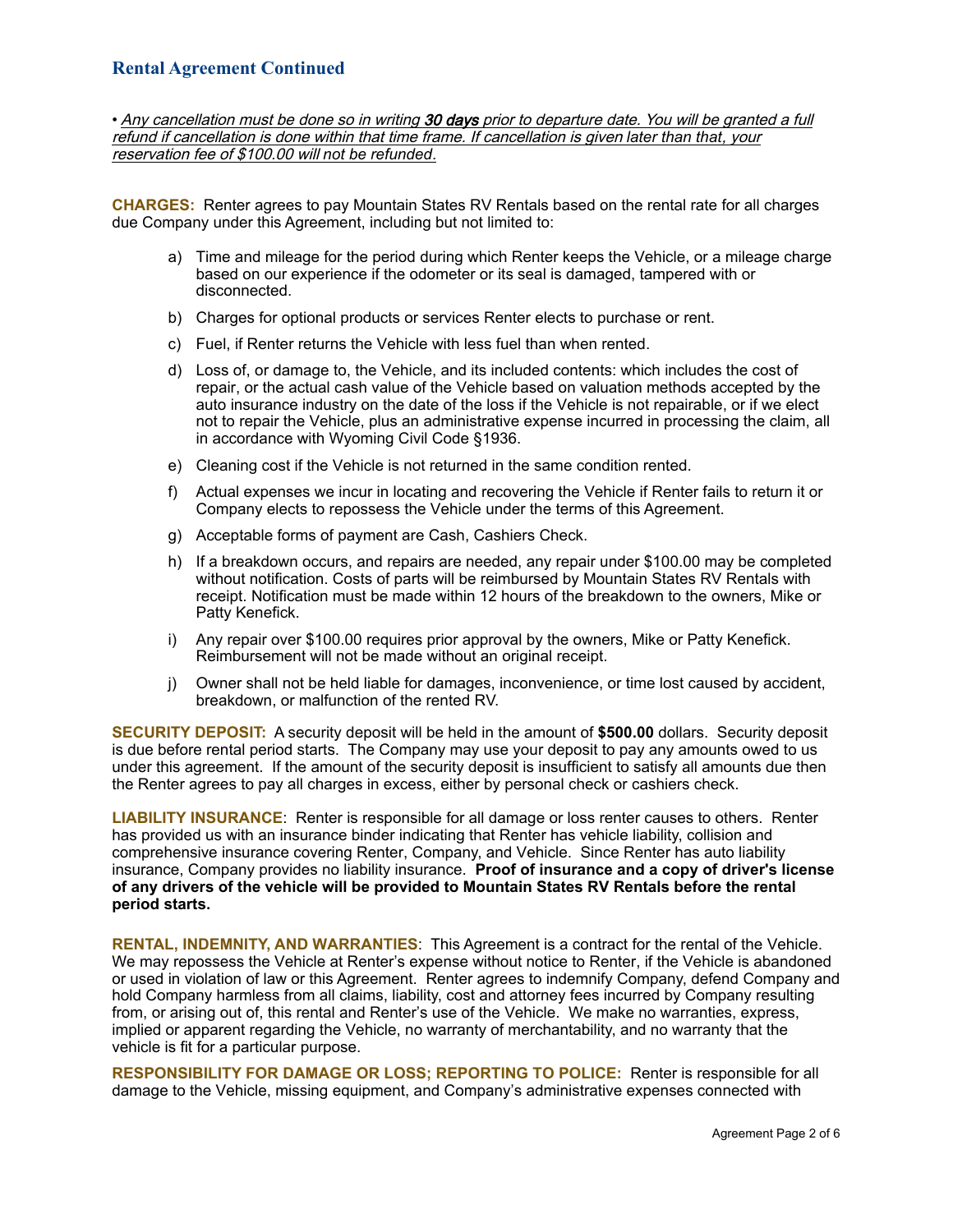damage regardless of whether or not Renter is at fault. Renter is responsible for loss due to theft of the Vehicle and all damages due to vandalism that occurs in connection with a theft, if Renter fails to exercise ordinary care while in possession of the Vehicle. Renter is responsible for damage due to vandalism not associated with theft of the Vehicle. Renter is responsible for all damage and will pay owner on demand for all missing equipment, loss or damage to the vehicle regardless of whether or not renter is at fault. Renter must report all accidents or incidents of theft or vandalism to the police as soon as Renter discovers them. Renter must report all accidents involving the Vehicle to us within 24 hours.

**CLEANING AND RETURN:** The Security Deposit becomes your cleaning / damage deposit at time of your departure. This deposit is refunded providing the vehicle is returned in the condition it was received (clean inside and out, gas tank full, portable toilet clean and empty, and no damaged or missing equipment), and less any outstanding charges (i.e. propane, excess mileage, etc.). Any monies held beyond the 10 business days will be refunded (if applicable) after all outstanding charges have been satisfied and repairs/replacement completed. The Renter will forfeit all rental deposits for any vehicle returned with any odor of fish, animal, smoke (including campfire smoke) or other offensive odor. Excess cleaning fees of \$50.00 US per hour will be charged above and beyond normal cleaning should it be necessary.

**PROHIBITED USES:** The following uses of the Vehicle are prohibited and constitute a breach of this Agreement. The Vehicle will not be driven: a) by anyone who is not an Authorized Driver, by anyone not licensed to drive, by anyone whose driving license is suspended, or by anyone whose driving license is restricted because of past traffic law violations; b) by anyone who is intoxicated or under the influence of alcohol, prescription or nonprescription drugs; c) by anyone who obtained the Vehicle, or extended the rental period by giving Company false, fraudulent or misleading information; d) in furtherance of any illegal purpose, or under any circumstances that could be properly charged as a crime other than minor traffic violations; e) to carry persons or property for hire or for compensation; f) to push or tow anything; g) in any race or speed contest; h) to carry dangerous, hazardous, or illegal material; i) outside the United States, or in any area restricted by terms found elsewhere in this agreement; j) when loaded beyond its capacity as determined by the manufacturer of the Vehicle; k) on an unpaved surface except at an RV campground; I) to transport more persons than the Vehicle has seat belts or to carry persons outside the passenger compartment; m) to transport children without a federally-approved child safety restraint or booster seat as required by State law; n) when the odometer has been tampered with or disconnected; o) when the Vehicle's fluid levels are low, or it is otherwise reasonable to expect Renter to know that further operation of the Vehicle would damage it; o) with inadequately secured cargo; p) to transport an animal; q) after an accident involving the Vehicle without first reporting the accident to the police and to us. Driving the Vehicle under an overpass, overhang or roof structure without sufficient clearance is also a prohibited use.

**INSURANCE:** Customer agrees to maintain Automobile Insurance during the term of this rental agreement, providing the Company, the Renter, and any other person using or operating the Vehicle with the following primary coverage: A) Bodily injury and property damage liability coverage: B) Personal injury protection, no-fault, or similar coverage where required: C) Uninsured / under insured coverage where required, and D) Comprehensive and collision damage coverage extending to the rental vehicle. Renter's insurance will provide at least the minimum limits of coverage required by the financial responsibility laws of the state where the loss occurs. Because the customer is providing automobile insurance, we are not. In states where the law requires us to provide insurance we will provide excess insurance only, up to the minimum limits required by the financial responsibility laws. The customer's insurance will be primary. Any insurance we are required to provide applies to claims of bodily injury and property damage only. Our policy contains exclusions, conditions, and limitations applicable to anyone claiming coverage. Customer agrees to cooperate with our insurer if any claim is made. Our insurance applies only in the United States. Customer must obtain written permission, and purchase special liability insurance, to use or operate the rental vehicle in Mexico or Canada. Where permitted by law, customer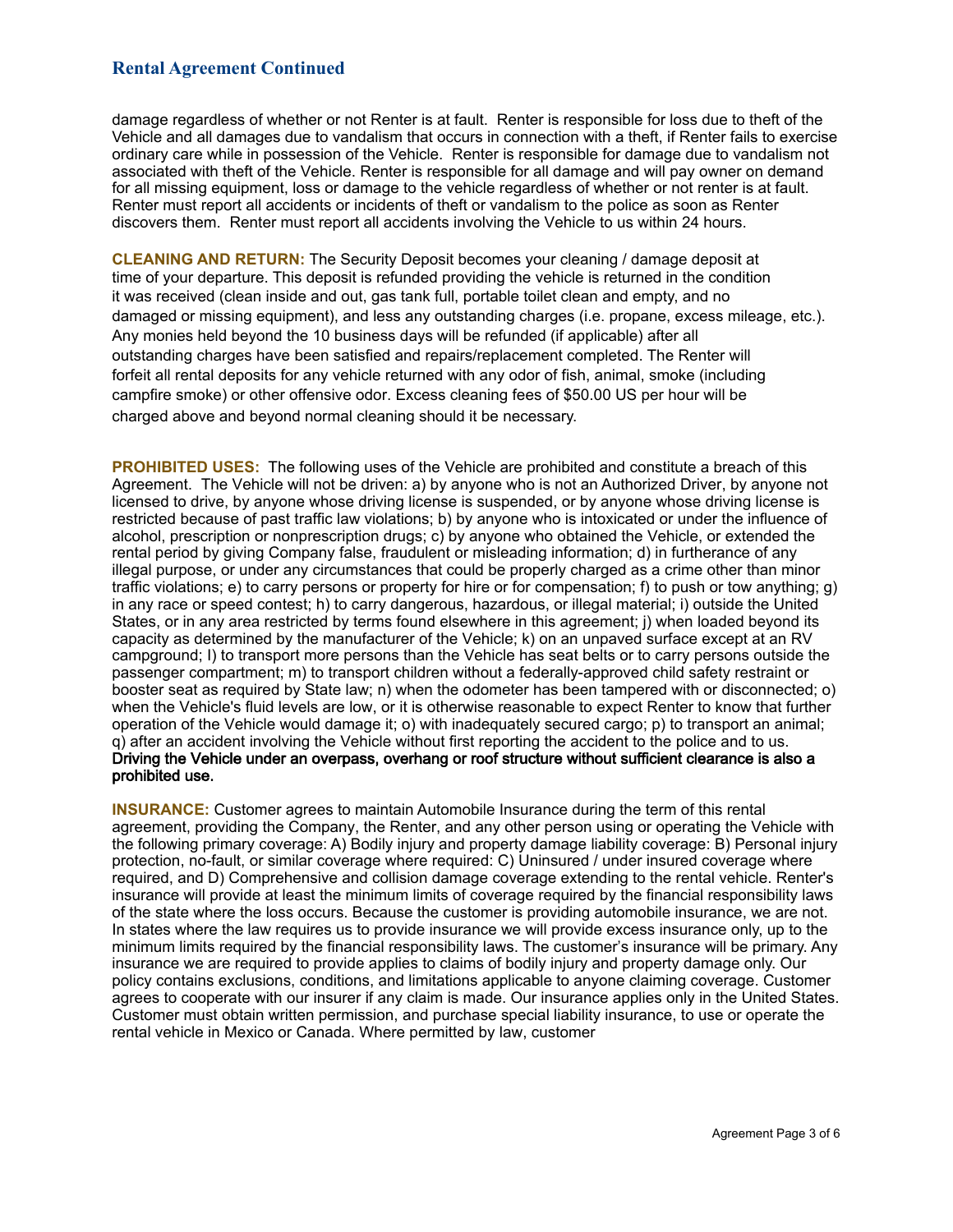By signing this agreement, you state that all listed drivers have acceptable driving records. Any breach of this agreement will void ANY insurance coverage.

FINES/OTHER EXPENSES: Any fines, penalties, court costs, and other expenses assessed against Lessor, by result of Client/Renter's possession and use of the vehicle will be borne by Client/Renter.

**PERSONAL PROPERTY:** Renter releases Company from all claims for loss of, or damages to, your personal property or that of any other person, that was left or carried in Vehicle.

**CONDITION OF VEHICLE:** Company shall provide the Vehicle in clean and operating condition. Service to the Vehicle or replacement of parts during the rental must have Company's prior approval. Renter must check and maintain all fluid levels and tire air pressure during the rental period.

PETS: No pets shall be allowed in the Vehicle without approval. Failure to comply with this requirement will result in loss of Security Deposit plus cost of cleanup.

SMOKING: Smoking is NOT allowed in the Vehicle. Failure to comply with this requirement will result in loss of ENTIRE Security Deposit plus cost of cleanup.

TOWING: The Vehicle is not allowed to tow any other vehicle or trailer. Depending on Renter's insurance, this could be an option.

**DRIVER REQUIREMENTS:** The Vehicle can only be driven by an authorized driver 25 years of age or older possessing a valid and identifiable driver's license. All drivers must be covered under the Renter's insurance and will be bound by the terms and conditions of this rental agreement.

OCCUPANTS: Only the drivers listed below are allowed to operate the Vehicle. Please list all.

**BREACH OF AGREEMENT:** You waive all recourse against us for any criminal reports or prosecutions that we take against you that arise out of your breach of this Agreement.

**MODIFICATIONS:** No terms of this Agreement can be waived or modified except by writing that Company has signed. If Renter wishes to extend the rental period, they must call Mike or Patty Kenefick @ 307 259 9512.

This Agreement constitutes the entire agreement between Company and Renter. All prior representations and agreements between Company and Renter regarding this rental are merged into this Agreement.

PLEASE READ THE FOLLOWING AND CHECK IF YOU HAVE COMPLETED THIS:

**Example 20** have watched the instructional video on the MSRVR website

My questions have been answered to my satisfaction